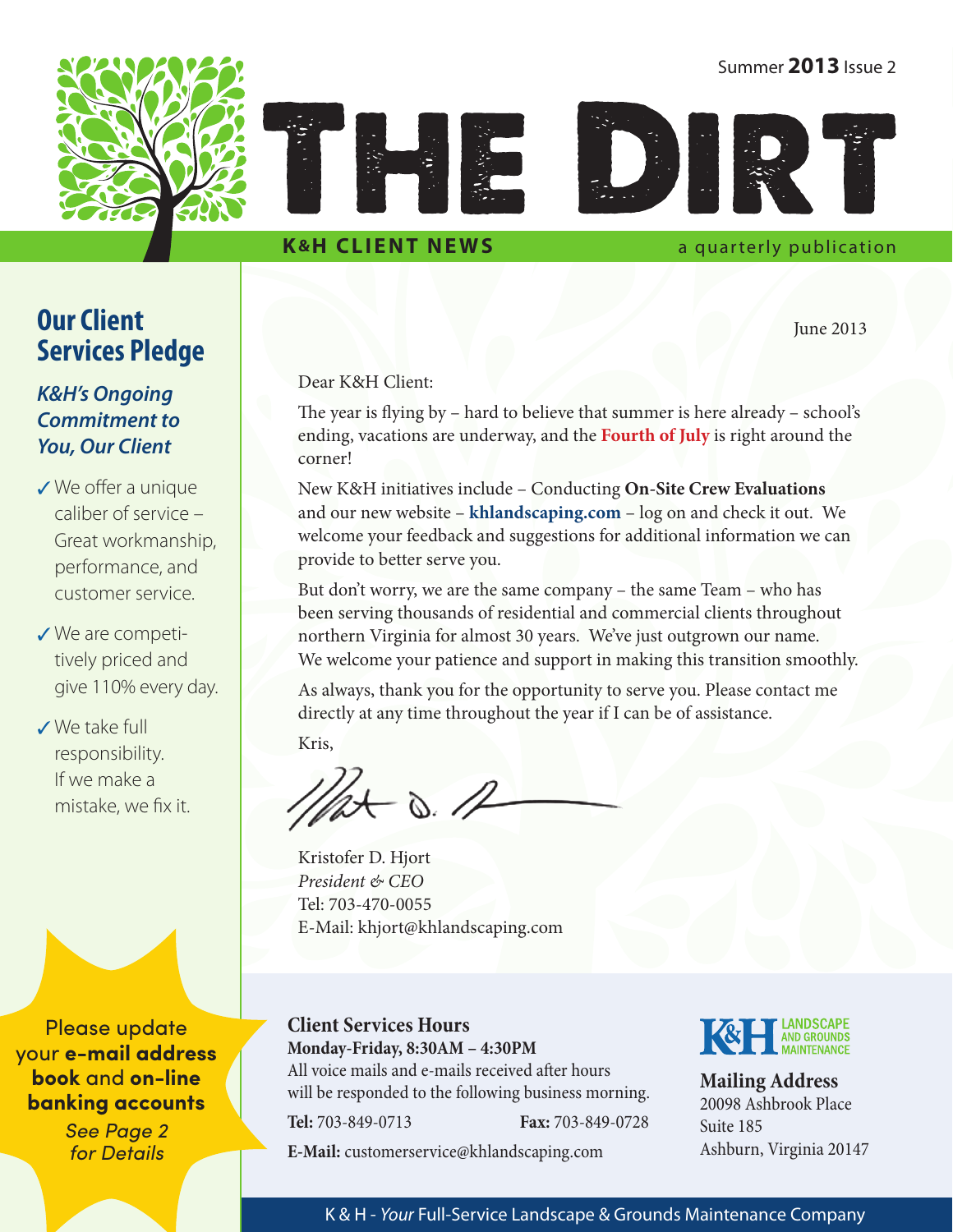

# **@ Your Service**

How may we help you? Contact Danielle Pearson, Lead Client Services Representative, at 703-849-1272 or [customerservice@khlandscaping.com](mailto:customerservice@khlandscaping.com) with any special requests, questions, or changes to your account. Danielle will either handle your inquiry or coordinate with the appropriate manager on staff on your behalf. Just give her a call. [Monday-Friday, 8:30AM-4:30PM]. Please consider Danielle your K&H advocate on behalf of managing your account, facilitating special requests, and coordinating with K&H's managers and crews. She's just a phone call or a click-of-a-mouse away.

## **Current Reminders Include:**

4**Avoid Late Payments** - Please **change our mailing address on your on-line billing service** from Merrifield to Ashburn so that your payment arrives on time.

**Mailing Address: 20098 Ashbrook Place, Suite 185, Ashburn, VA 20147**

- 4**Update Your E-Mail Filters**  Please **update your e-mail program/permissions** so that K&H e-mails and invoices do not end up in your Junk/Spam folder. You can find all staff and your Client Services Team at @<khlandscaping.com>
	- Client Services: customerservice**[@khlandscaping.com](mailto:customerservice@khlandscaping.com)**; see list below.
	- K&H's new e-mail naming convention: **[firstinitialandlastname@khlandscaping.com](mailto:firstinitialandlastname@khlandscaping.com)**
- 4**Anything else we can help you with at this time?** *Contact Client Services Today!*

# K&H Launches New Website **<khlandscaping.com>** Log on Today!







The new website features convenient on-line forms to **Request Service**, a sneak peak of our work in the **Gallery**, and numerous useful documents and resources in **[Clients' Corner](http://khlandscaping.com/clients-corner/).**

Log on today and let us know what else we can provide to better support you. We welcome your feedback and ideas.

In addition, our e-mail addresses have changed too. In short, you can still e-mail us at our old e-mail addresses **but** our outbound e-mails will all be sent from "[@khlandscaping.com](khlandscaping.com)" Here's a quick cheat sheet –

## **K&H's Management Team**

| <b>DEPARTMENT</b>                       | <b>PERSON</b>               | <b>E-MAIL</b>                     | <b>TELEPHONE</b> |
|-----------------------------------------|-----------------------------|-----------------------------------|------------------|
| <b>Client Services</b>                  | <b>Client Services Team</b> | customerservice@khlandscaping.com | 703-849-0713     |
| <b>Client Services</b>                  | Danielle Pearson            | dpearson@khlandscaping.com        | 703-849-1272     |
| <b>Client Services &amp; Sales</b>      | Tom Smith                   | tsmith@khlandscaping.com          | 703-477-1021     |
| <b>General Manager</b>                  | Fernando Negrete            | fnegrete@khlandscaping.com        | 703-943-0292     |
| Landscape Designer [Certified Arborist] | Laurie Patelunas            | lpatelunas@khlandscaping.com      | 703-477-1022     |
| <b>Landscape Production Manager</b>     | Nelson Diaz                 | ndiaz@khlandscaping.com           | 703-943-0302     |
| <b>Client Services &amp; Training</b>   | <b>Roger Turner</b>         | rturner@khlandscaping.com         | 703-915-4785     |
| <b>Administration &amp; Finance</b>     | Kathy Clough                | kclough@khlandscaping.com         | 703-849-0713     |
| <b>Vice President</b>                   | <b>Brad Hjort</b>           | bhjort@khlandscaping.com          | 703-849-0713     |
| President & CEO                         | Kris Hjort                  | khjort@khlandscaping.com          | 703-470-0055     |

K & H - *Your* Full-Service Landscape & Grounds Maintenance Company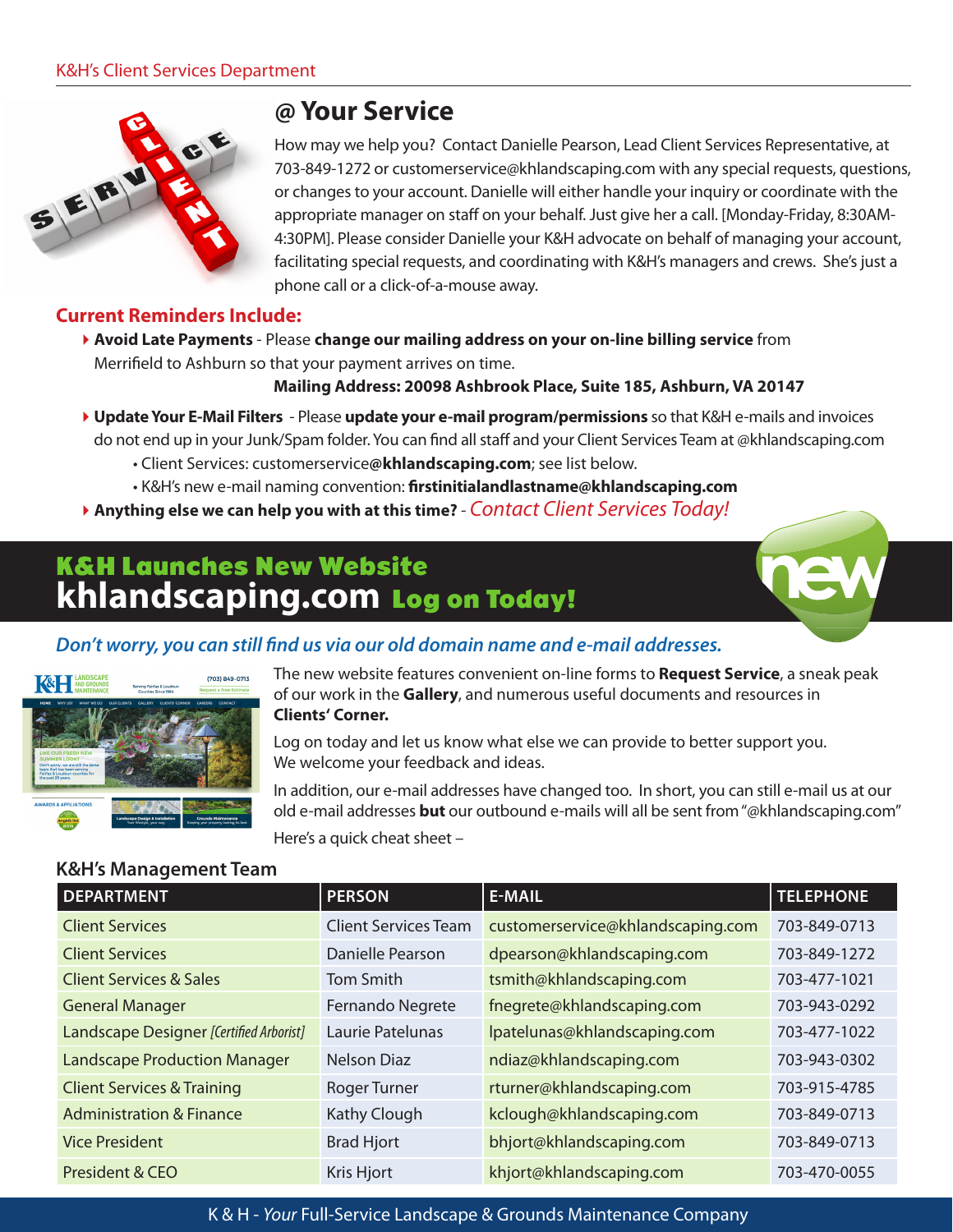

# **Man's Best Friend – Pet Owners' Reminders:**

- <sup>2</sup> Have plenty of water available outside for your pet throughout the summer, preferably in a shady place.
- **<sup>2</sup>** Please keep your pets inside when K&H Crews are on-site.
- **I** Invisible Dog Fences Mark with flags prior to service. K&H Crews are not responsible for damage.

Pet and invisible fence policies are posted on K&H's website, **[khlandscaping.com/clients-](http://khlandscaping.com/clients-corner/)corner**

## New 2013 Policies

# **Billing Policy - Accounts Receivable Policy**

Invoices go out on the 1st of the month (via e-mail or US Mail); payment is due upon receipt. We appreciate your consideration in submitting your payment promptly.

## **Billing Options Include:**

- 4Client authorizes K&H to keep credit card information on file; client authorizes K&H to automatically pay monthly installment charges (K&H will send receipt).
- ▶ Client authorizes K&H to keep credit card information on file; client will call upon receipt of invoice to authorize a specific charge to credit card.
- $\blacktriangleright$  Client will call upon receipt of invoice with credit card for payment.
- 4Client will mail a personal check to K&H upon receipt of invoice.

Credit Card forms are available upon request; they are also posted on K&H's website at **[khlandscaping.com/clients-corner](http://www.khlandscaping.com/clients-corner/)**

## **Past Due Accounts:**

Accounts 60 days past due are subject to having all services put on hold until payment is received and/or a payment plan has been agreed upon by both parties.

If you feel that there has been an error or if you would like to discuss payment plan options, please contact K&H's Accounts Receivables Department at your earliest convenience [Kathy Clough at 703-849-0713 or [kclough@khlandscaping.com\]](mailto:kclough@khlandscaping.com).

## Community Outreach

# **K&H Makes a Difference**

K&H is an active and regular contributor to the Northern Virginia community – Little League, Schools, Athletic Fields, and Earth Day. K&H is proud of its role in the community – a responsibility the company not only takes seriously but embraces. "Every business should find a way to be actively involved in the community in which it serves," says Kris Hjort, K&H's President & CEO. "Corporate responsibility is a viable part of any successful business and we are both



committed and honored to do our part."

Check out pictures of the difference K&H makes for schools, sports teams and kids around Northern Virginia on our new website – **[khlandscaping.com](http://khlandscaping.com/why-us/community.php)/why-us/[community.php](http://khlandscaping.com/why-us/community.php)**

"Every business should find a way to be actively involved in the community in which it serves…"